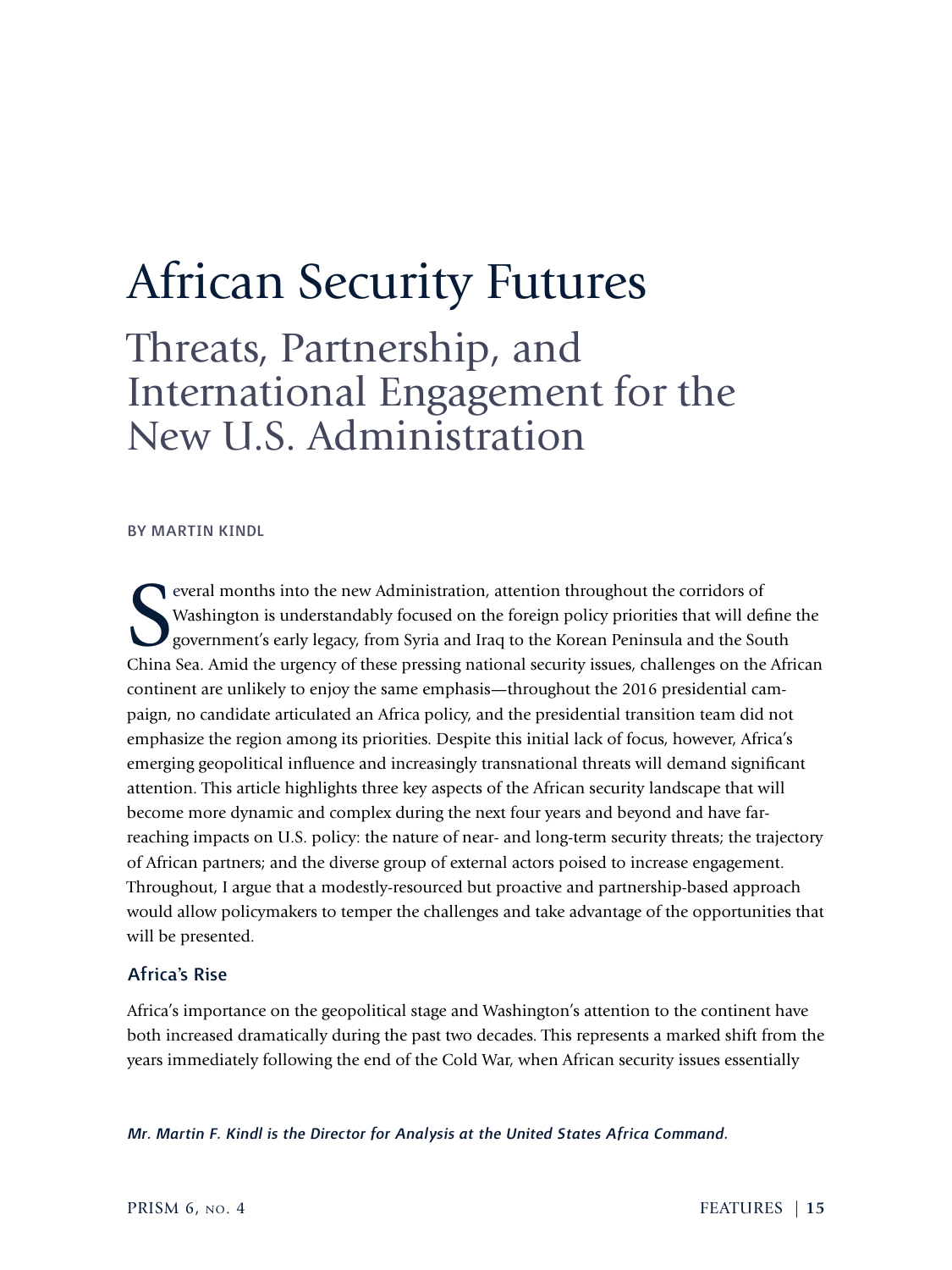disappeared from Washington's radar. Political scientist Nicolas van de Walle argues that the 1990s "probably marked a low point in U.S.–Africa relations," with the continent treated as "a national interest backwater."<sup>1</sup> A 1995 U.S. Security Strategy for sub-Saharan Africa concluded that, "ultimately we see very little traditional strategic interest in Africa."<sup>2</sup> By the close of the 20<sup>th</sup> century, the number of Peace Corps volunteers on the continent was about half the level of the late 1960s, while the U.S. State Department suffered from a growing number of unfilled positions and the closure of multiple consulates.<sup>3</sup>

*Greater international interest in Africa and a greater African role in global affairs have heightened the complexity of the continent's political, economic, and security environment, and many of the dynamics that defined the past two decades of U.S. policy no longer hold.*

Long-held geostrategic calculations began to be reassessed soon thereafter, however, with an increased emphasis on Africa in parallel to its emerging role in global affairs. The continent is home to 1.2 billion people and accounts for more than a quarter of UN member states. It is located on key global trade routes, comprises more than one fifth of the world's land, and is larger than Europe, China, India, and the United States combined. Africa is also economically vibrant despite a recent downturn in global commodity prices, its economy has approximately doubled in size since 2000 and foreign direct investment has increased fivefold, surpassing

official development assistance. In 2000, The Economist dubbed Africa "The Hopeless Continent;" 13 years later, the same journal ran a special report on "Emerging Africa" with the headline, "A Hopeful Continent."

During the past two administrations— Republican and Democratic—a consensus gradually emerged that Africa's opportunities were worth seizing and its challenges worth addressing. This commitment is evidenced by Bush Administration initiatives such as the President's Emergency Plan for AIDS Relief, the Millennium Challenge Corporation, and the establishment of the U.S. Africa Command (AFRICOM); followed by the Obama Administration's leadership on the 2014 U.S.–Africa Leaders' Summit, the Young African Leaders Initiative, and the Power Africa initiative. Consistent throughout has been support for multiple iterations of the Clintonera African Growth and Opportunity Act.

Africa's increased priority is also a result of the continent that it is projected to become. Home to the world's most youthful population, some of its most dynamic economies, and vast untapped resources, Africa is poised to experience greater change than any other part of the world over the next generation. The continent's population will nearly double in the next 30 years and its economy, more closely integrated into the global marketplace, is expected to quadruple in size over the same period. With more than 60 percent of the world's total uncultivated arable land, Africa could increase its agricultural production threefold by 2050.<sup>4</sup>

Greater international interest in Africa and a greater African role in global affairs have heightened the complexity of the continent's political, economic, and security environment, and many of the dynamics that defined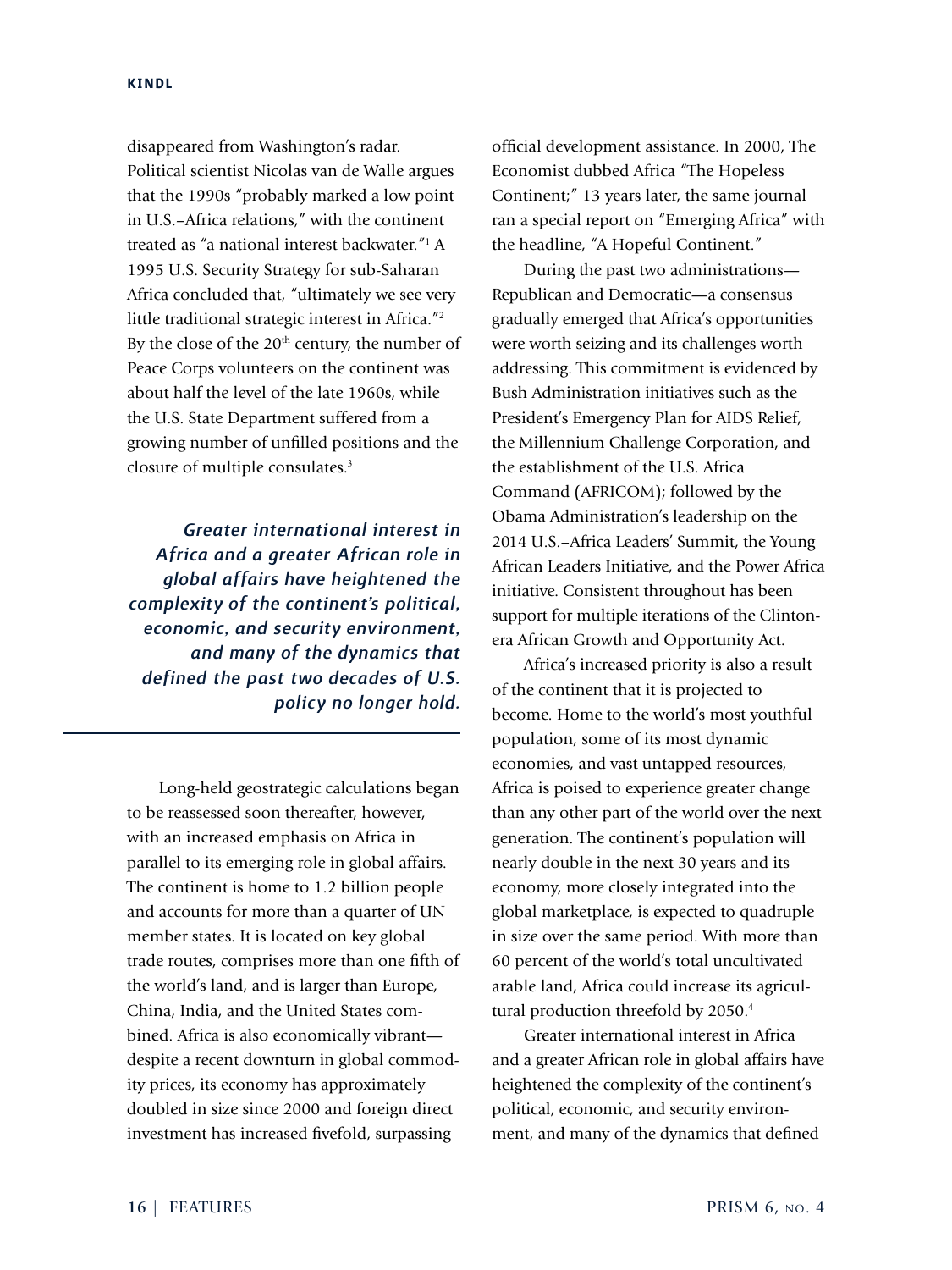the past two decades of U.S. policy no longer hold. Power and influence—among both positive and negative actors—is more dispersed than at any time since the precolonial era, contributing to greater uncertainty about the region's trajectory. Policymakers in the next four years will be forced to contend with a multi-threat, multipolar Africa, with significant dynamism and diversity in the nature of the threat, African partner capacity, and international engagement.

# A Shifting Near-Term Threat Environment

The nature of African insecurity has undergone a fundamental shift, representing a marked departure from past conflict dynamics and challenging established policy mechanisms. The postcolonial period was typified by rebellions and uprisings, the post–Cold War years by a series of bloody proxy conflicts, and the 1998 embassy bombings ushered in a period of diffuse and persistent al-Qaeda threat. The arrival of the Islamic State of Iraq and the Levant (ISIL) to Africa's shores and the promotion of personal radicalization and foreign fighter flows via online forums present a more diffuse, irregular, and asymmetric threat than ever before and represent a new era for the African threat environment.

Immediately following independence, many new African states experienced difficulty consolidating control and were forced to contend with internal unrest, the primary security issue of the time. According to a British government report, 61 successful coups d'état took place from independence to 1990; more than 75 additional coup attempts were unsuccessful during this period. $5$  From 1960 to 2000, an African leader stood a three

in five chance of being killed in office or forced into exile.<sup>6</sup> Meanwhile, breakaway regions in Nigeria, Congo, and elsewhere fought (albeit unsuccessfully) for secession.

In the 1990s, cast adrift from Cold War superpower patronage, the continent experienced its bloodiest decade in modern history. A series of state-on-state, civil, and proxy wars engulfed the region, including a multi-nation central African conflict that resulted in the deaths of several million, and the 1998–2000 Ethiopia–Eritrea border war in which more than 100,000 were likely killed.<sup>7</sup> In 1993–94, some 40 percent of African states were involved in serious conflict.<sup>8</sup> While notable for the belligerents' degree of predation and brutality, these hostilities generally followed the conventional outline of one armed faction pitched against another, often with control of the government at stake.

The August 1998 terrorist attacks in Kenya and Tanzania brought al-Qaeda to the attention of the American public for the first time and underscored a shift toward an asymmetric, complex, and more globalized threat. This threat was led by al-Qaeda and its affiliates, but overlapped with other illicit transnational networks already profiting from the safehaven afforded by weak institutions throughout the continent. In a departure from past eras of African conflict that were largely directed at securing or retaining the levers of governmental power, the aims of instability broadened to include the ideological and economic, rendering indigenous security responses inadequate. With large swaths of the continent effectively un- or under-governed and vulnerable to exploitation by terrorist groups, Africa emerged as a key front in U.S. efforts to combat violent extremism. This new generation of African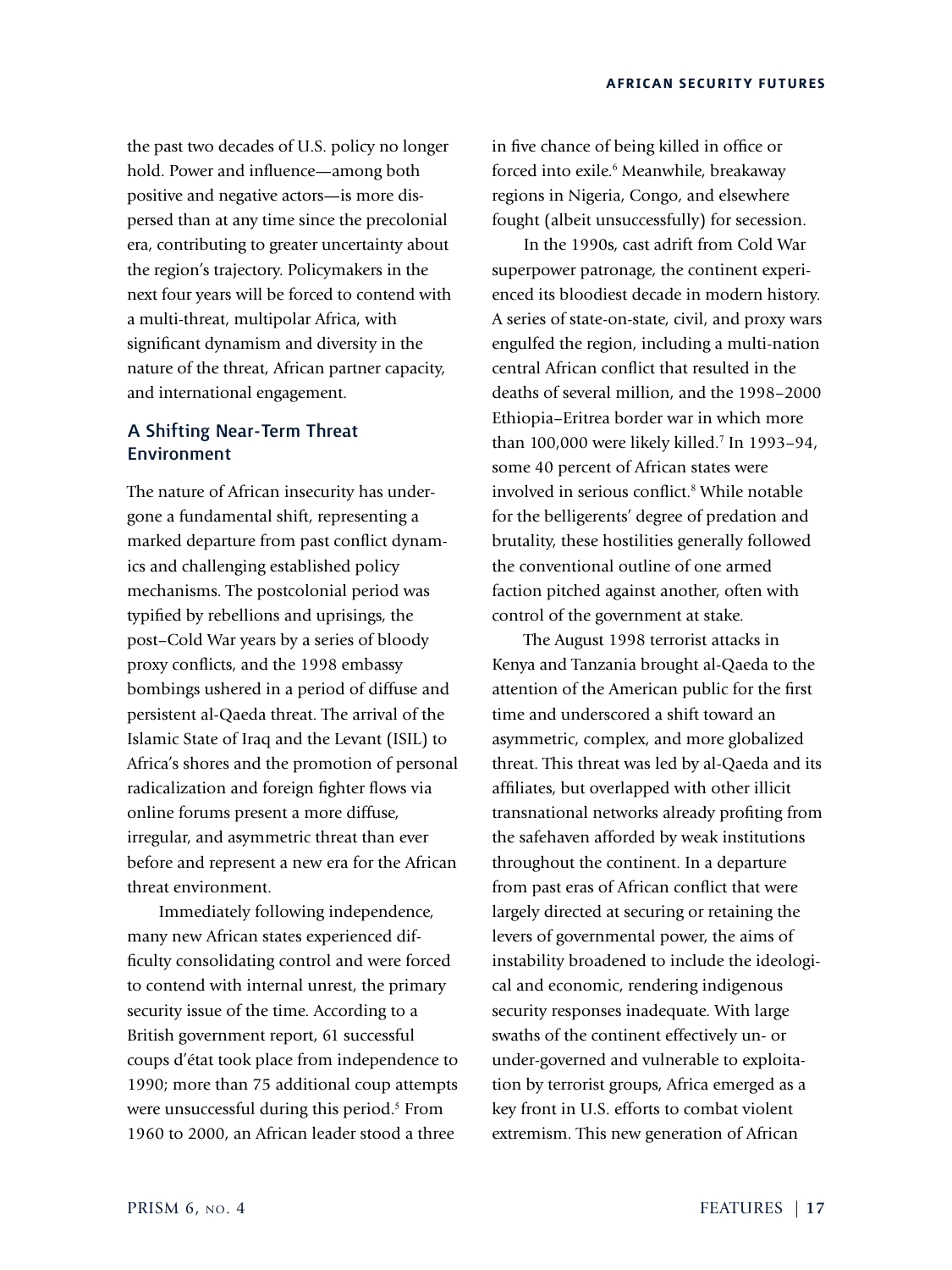conflict is simultaneously localized and globalized and, because it leverages international networks and occurs in an ever more interconnected world, has a greater potential impact on U.S. security (and U.S. security strategy) than bloodier but isolated conflicts of the past.

Nearly two decades after the embassy bombings, the al-Qaeda threat on the continent persists. In 2015, al-Qaeda in the Islamic Maghreb (AQIM) and its affiliates laid siege to a hotel in Bamako, Mali; the next year, the group mounted similar attacks against targets in Burkina Faso and Côte d'Ivoire. Across the continent in the Horn of Africa, al-Shabaab remains a potent threat to Somali security and continues to plot and campaign against regional contributors to the African Union Mission in Somalia (AMISOM).

Three years ago, however, al-Qaeda lost its monopoly on transnational terror in Africa, with ISIL establishing provinces in Libya and Algeria; one year later, a faction of the Nigeria-based Boko Haram pledged allegiance to the group. ISIL's arrival on the continent coincides with an overall diffusion of the violent extremist organization environment in Africa and across the globe, and constitutes a new chapter in African security threats. While al-Qaeda and ISIL will continue to vie for influence and adherents, both organizations are likely to become more decentralized. They will also become progressively more closely intertwined—or "marbled"—with indigenous grievances and groups, making it increasingly difficult to disaggregate localized concerns from the more far-reaching ambitions of these transnational terrorist organizations. AQIM, al-Shabaab, the ISIL affiliates on the continent,

and organizations like Boko Haram to varying degrees, all fuse local secular grievances with global terrorist ideology and prey on marginalized individuals and subgroups in their recruitment.

In Africa, as in other parts of the world, terrorist and other illicit organizations are conducting much of this outreach by expanding their presence in the cyber domain. Faced with challenges to its territorial control in Libya and in the Middle East, ISIL has opened another front amidst the safe haven of the "virtual caliphate." While remaining committed to holding physical ground, its online presence allows the group to maintain legitimacy, gain support, and coordinate actions globally. ISIL and al-Qaeda affiliates have used this virtual presence to foster their narratives and provide a sense of membership to aspirants across the world; increasingly, the cyber domain has also allowed groups to utilize propaganda in the pursuit of a more tangible aims. ISIL leveraged online forums to encourage African foreign fighters to travel to the Middle East and, later, to Libya. In November of last year, issues of both al-Qaeda in the Arabian Peninsula's *Inspire* and ISIL's *Rumiyah*—both English-language propaganda magazines—called for lone wolf-style attacks against Western targets. The *Rumiyah* article provided specific guidance on vehicular attacks modeled after the July event in France, and likely informed the Christmas market attack in Berlin, Germany. African nations' limited cyber and information operations capability, coupled with rapidly increasing rates of internet access and a vulnerable population, make this a particularly potent threat for the continent.

Underlying and intermingled with these transnational threats, internal instability in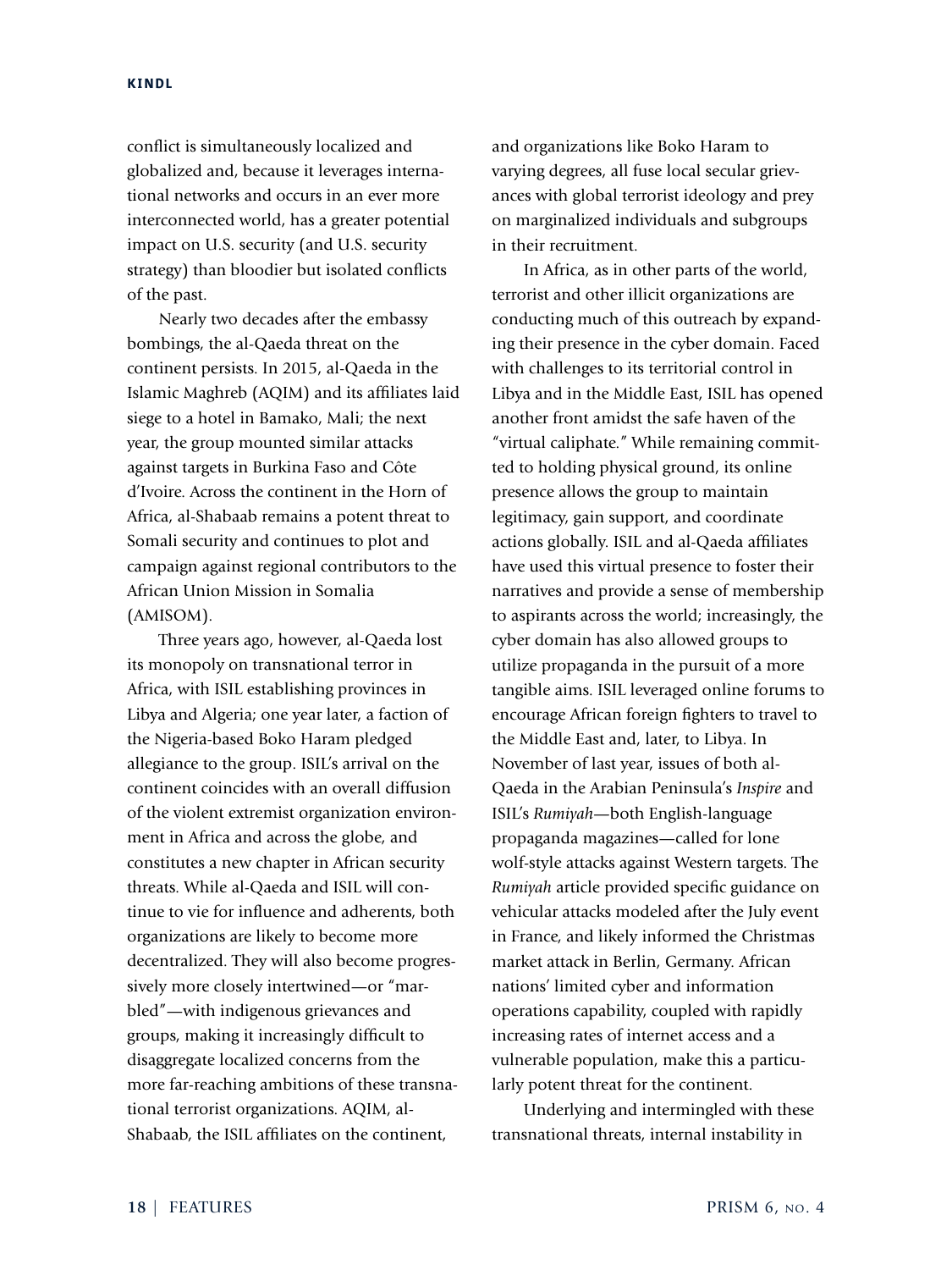many African states fuels what Africa analyst Andre Le Sage refers to as "a vicious cycle: Africa's irregular threat dynamics sustain black markets directly linked to state corruption, divert attention from democratization efforts, generate or fuel civil wars, drive state collapse, and create safehavens that allow terrorists and more criminals to operate."<sup>9</sup> African nations account for 27 of the 38 most vulnerable countries in The Fund for Peace's *2016 Fragile States Index*, and destabilizing events often occur suddenly and unexpectedly, provoking an international response that can take years to address. Recent political violence in Burundi, the Central African Republic (CAR), South Sudan, and elsewhere raised fears of mass atrocities. Elections, often a flashpoint for instability, are scheduled to take place this year in Angola, Kenya, Liberia, Rwanda, Somalia, and possibly the Democratic Republic of the Congo (DRC).

## The Challenge of Long-Term Megatrends

Drivers of the aforementioned security challenges, such as weak governance, limited economic opportunities, and a more connected populace, will be magnified in the coming decades as near-term challenges intersect with long-term megatrends. Three related dynamics in particular—demographics, urbanization, and resource competition will begin to reach a tipping point. By the end of this decade, these issues will cease to be abstract challenges of the future; instead, they will have a tangible, daily impact on Africa's physical and economic security.

The continent is in the midst of a demographic explosion. Sixty percent of Africans are younger than 25; the median age of the continent is in the teens. Africa's population is expected to nearly double in

the next three decades and, by 2045, a quarter of the global population and an even higher proportion of the world's working-age population will be African. While this boom could result in a "demographic dividend" the size of the African workforce will exceed that of China by 2030 and India by 2035—it will also stress governments' ability to provide basic services and it will be difficult for even the most vibrant economies to keep pace.<sup>10</sup> Africa's middle class will undoubtedly grow and poverty rates will fall, but the overall number of individuals living in extreme poverty is likely to increase. The highest rates of population growth will likely occur in East Africa, the Great Lakes region, and the Sahel,

*By the end of this decade, these issues will cease to be abstract challenges of the future; instead, they will have a tangible, daily impact on Africa's physical and economic security.*

some of Africa's poorest and most denselypopulated regions and areas that are already experiencing significant security issues.

Countries with more than 60 percent of the population under 30 are four times as likely to experience conflict; Ethiopia, Kenya, Liberia, Uganda, Nigeria, Zimbabwe, and many other African countries are among those nations facing such a youth bulge.<sup>11</sup> At present, two of three Africans lack access to reliable power and an estimated nine out of ten workers are in the informal economy rapid population growth will strain systems that are already stressed and could drive marginalized populations toward illicit and terrorist activity. Nigeria, the fifth-most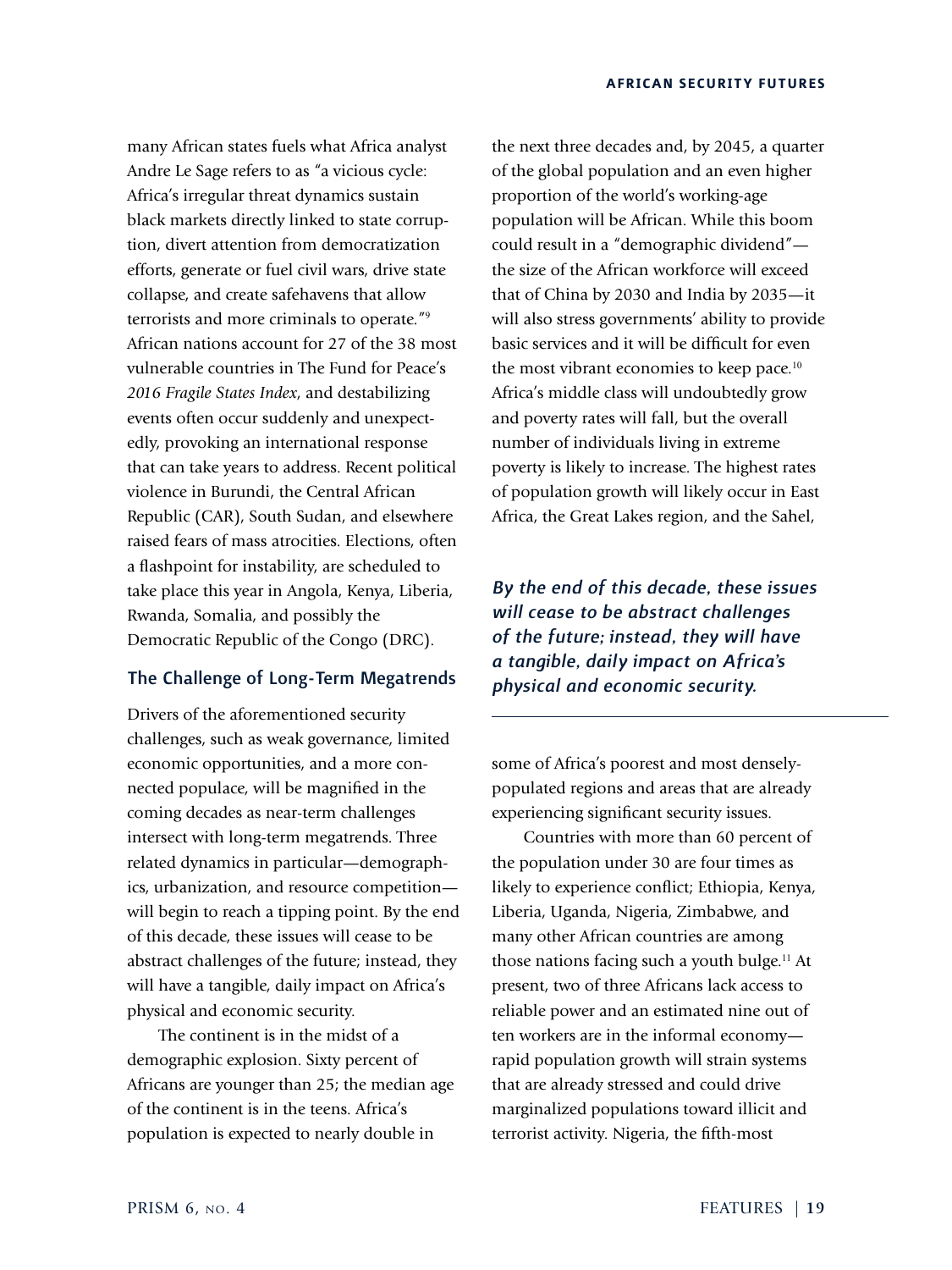

Soweto Housing in Johannesburg, South Africa. (Wikipedia)

populous Christian country and the fifthmost populous Muslim country in the world, has a population approaching 200 million. It is expected to pass the United States as the third most populous country in the world before 2050 though, at the market exchange rate, Nigeria's 2017 budget amounts to \$15 billion, about the same as the U.S. state of Utah (population: 3 million).

Population growth without commensurate economic opportunities is also a driver of mass migration, an emerging transnational challenge that is likely to increase amid mounting demographic stresses in Africa. While the debarkation points on Libya's Mediterranean coast get the most attention, trafficking networks and points of origin

further upstream in the pipeline are all exploited by criminal groups and corrupt government officials. More than 180,000 migrants crossed the Mediterranean into Italy last year; the top nine countries of origin are all east or west African and together account for more than 134,000 migrants.<sup>12</sup> Estimates of the illicit cash flow related to this movement vary widely, but it likely accounts for an estimated three to six billion dollars per year.<sup>13</sup> The German Economic Minister recently warned that "if the youth of Africa can't find work or a future in their own countries, it won't be hundreds of thousands, but millions that will make their way to Europe."<sup>14</sup>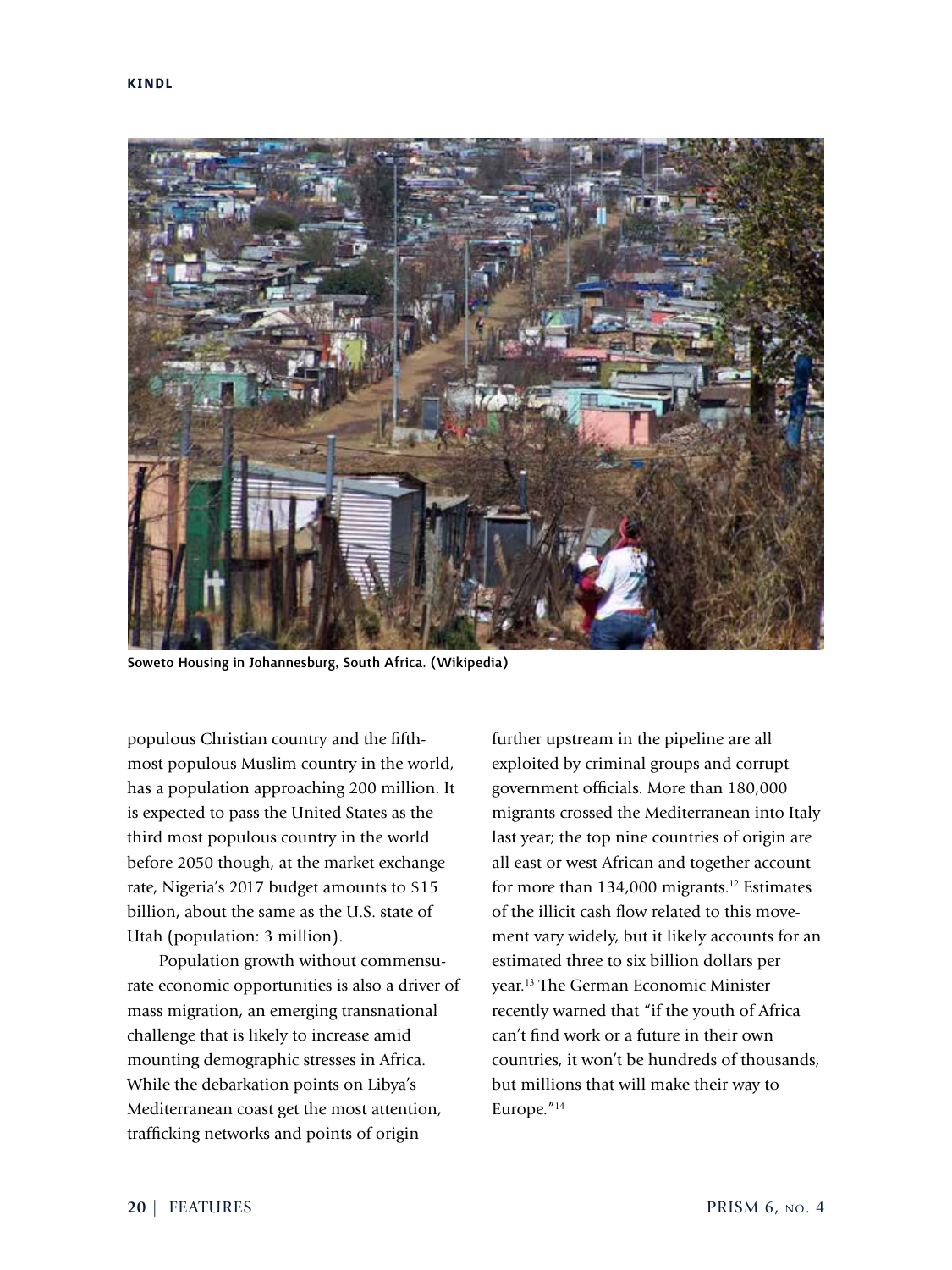Concurrent with this demographic growth is the continent's increasing urbanization. While Africa currently has the lowest percentage of city dwellers, it is by some measures the world's fastest urbanizing continent. The number of Africans living in towns and cities is expected to increase from under 500 million today to more than 1.2 billion in the next 30 years. By 2050, 55 percent of Africans will live in urban areas; twice the proportion in 1990. In the next two decades, at least six megacities—Cairo, Dar es Salaam, Johannesburg, Kinshasa, Lagos, and Luanda—will have a population exceeding ten million and an additional dozen cities will have between five and ten million residents.

Like demographic growth, African urbanization offers both promise and pitfalls. Historically, movement to cities facilitates a transition toward a more innovative manufacturing- and service-based economy; cosmopolitan urban centers can also foster a shift away from divisive regional and ethnic-based politics. At the same time, this movement places extraordinary demands on city- and national-level policymakers, many of whom lack urban planning expertise or resources. Nearly two-thirds of African city dwellers are estimated to live in slums without access to basic services, and it is doubtful that infrastructure development will be able to keep up with cities' rapid population growth.<sup>15</sup>

Coupled with increased access to global press outlets, the internet, and social media, this urbanization is also likely to drive increased engagement from the "African street." The continent's public is demonstrating and engaging in unprecedented numbers to demand better government accountability and responsiveness, and elites unwilling to cede or share power are less likely to be

tolerated by a population that is both better-informed and more capable of mobilization. Capitals from Burkina Faso to South Africa to Ethiopia experienced mass protests last year, and the pattern is unlikely to abate. This mobilization will be facilitated by better and more available communications technology—mobile phone ownership has increased from 15 million in 2000 to 760 million in 2014, and Africa will likely have the highest mobile data growth rate in the world during the next several years.<sup>16</sup>

Finally, there is likely to be a shift in the nature of resource competition. The exploitation of Africa's resource base for illicit profit has been much-publicized—"blood diamonds," "blood minerals," "blood oil," and the like have all entered the popular lexicon. The African continent is estimated to hold 37 percent of key global natural resources, and easier access to markets will likely increase competition and could fuel instability.<sup>17</sup> Future resource-based conflict, however, will likely shift toward a struggle for basic necessities and will be magnified by pre-existing grievances such as political exclusion and economic marginalization. More than 200 million Africans already suffer from water stress, and projected increases to rainfall variability and sea levels will strain both agricultural and urban communities. Ongoing conflicts in the Sahel and Darfur have each been granted the ignominious title of "First Climate Change War," and the already unstable swath of Africa between 10°N and 20°N will likely bear the brunt of the climactic changes to come.

## Evolving Partnerships

At the same time that threat dynamics on the continent are becoming more complex and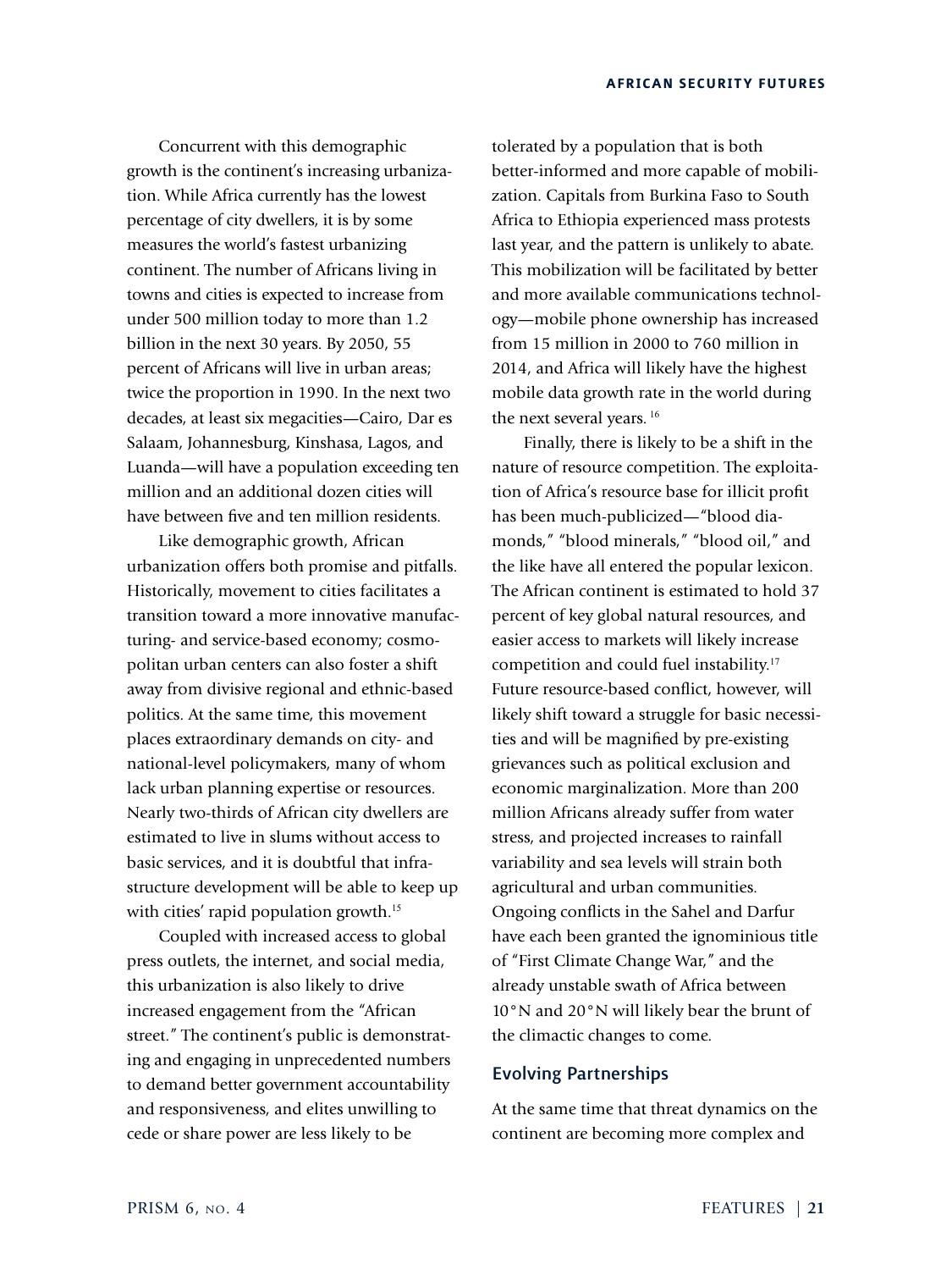diverse, so too is engagement with African partners—a new dispersion of power constitutes the second great challenge facing today's policymaker. In recent years, an internal African multipolarism has emerged, with power and influence increasingly dispersed away from a handful of key "anchor states" and toward a collection of smaller regional influencers. Meanwhile, the very notion of bilateral, state-to-state engagement has also been diluted, with multinational and subnational organizations playing a greater role on the African stage. While the complexity of this new, more multipolar reality requires more varied and advanced engagement

*A new dispersion of power constitutes the second great challenge facing today's policymaker. In recent years, an internal African multipolarism has emerged, with power and influence increasingly dispersed away from a handful of key "anchor states" and toward a collection of smaller regional influencers.*

mechanisms, a more flexible and inclusive outreach effort could also allow Washington to weather isolated and often unpredictable events

Entering into the  $21<sup>st</sup>$  century, Africa's traditional anchor states—Ethiopia, Kenya, Nigeria, and South Africa—stood as continent-wide hegemons and monopolized international engagement. With strong economies, capable militaries, and a level of internal stability, these nations were able to serve as key intermediaries and leaders in

times of crisis. Nigeria's significant financial and personnel investment in the Economic Community of West African States Monitoring Group, for example, facilitated an African-led response to conflicts in Liberia and Sierra Leone. South Africa continued to make democratic strides as the presidency of the post-apartheid government peacefully transferred from Nelson Mandela to Thabo Mbeki. In East Africa, the Ethiopian and Kenyan economies were in the midst of an unprecedented boom, with each country's GDP increasing nearly four-fold in less than a decade.

Today, the anchors' regional influence is fading as domestic demands mount. Ethiopia, Kenya, and Nigeria are ranked among the 25 most fragile countries in the world, according to The Fund for Peace,<sup>18</sup> and their stagnation or decline will have dramatic impacts on the security landscape. Beset by unprecedented internal protests last year, Ethiopia declared a state of emergency and recalled some of its forces deployed in Somalia. Its neighbor to the south, Kenya, is focused on President Kenyatta's 2017 reelection campaign and security commitments in Somalia. Nigeria and South Africa, which together account for more than half of sub-Saharan Africa's GDP, have seen their economies slow due to declining petroleum and commodity prices. Dependent upon crude oil sales for 70 percent of government income, Nigeria—home to one in six Africans—saw its economy contract by 1.7 percent in 2016, and is only expected to grow by 0.6 percent in 2017.<sup>19</sup> Abuja is also consumed by internal security challenges, including ISIL–West Africa/Boko Haram in the north, inter-ethnic violence in the Middle Belt, and instability in the oil-rich Niger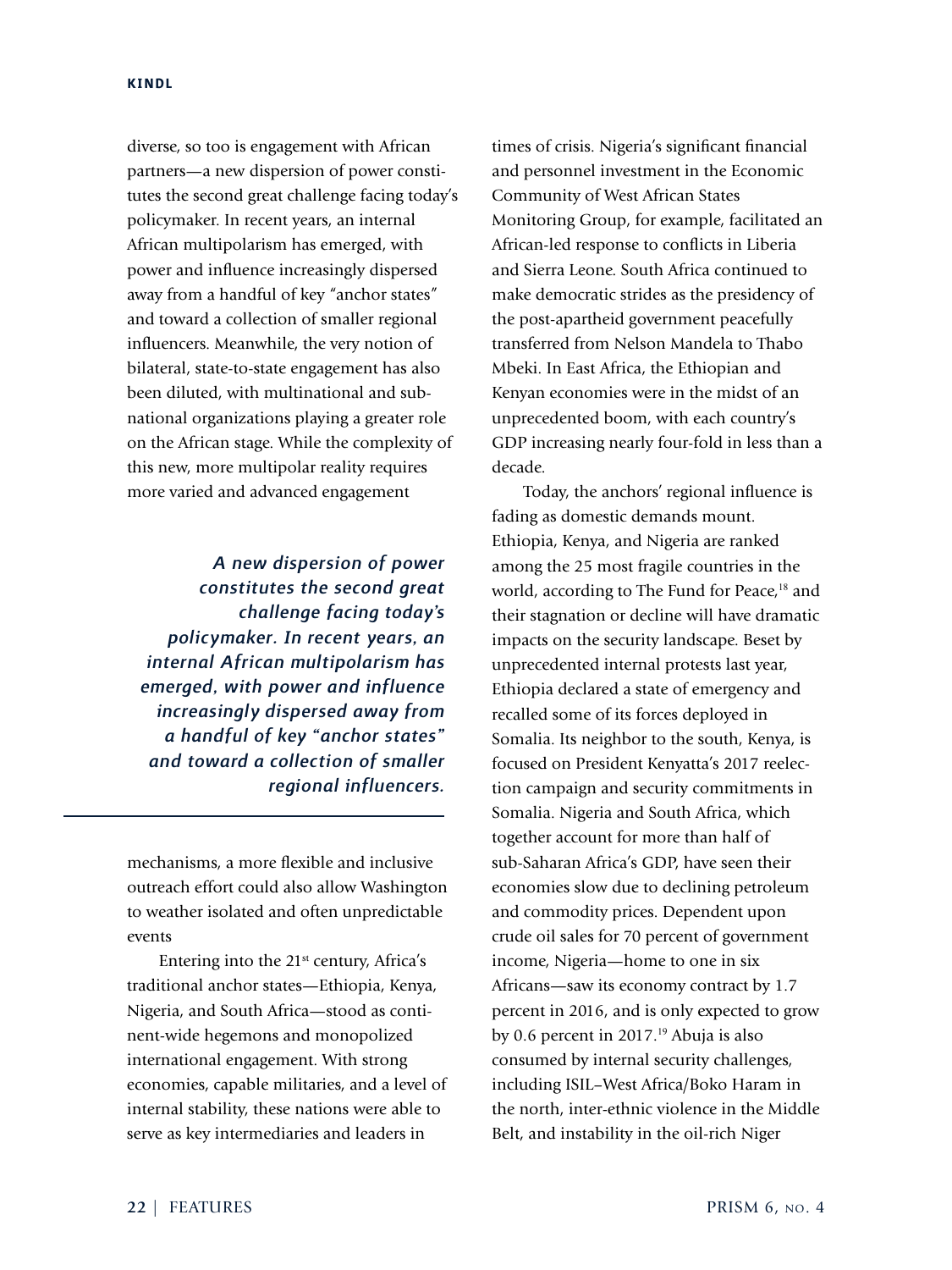

U.S. forces transport Rwandan soldiers and their equipment on a C–17 into the CAR in 2014 to aid French and African Union operations against militants. (Ryan Crane/U.S. Air Force)

Delta. In January 2001, Nigeria was the leading contributor to UN peacekeeping operations in the world; today it is  $14<sup>th</sup>$ , below countries like Burkina Faso and Indonesia, and has been tarred by allegations of misconduct.

South Africa, the largest economy on the continent until it was overtaken by Nigeria in 2014, faces mounting political unrest that will likely increase as President Zuma approaches the end of his tenure as President of the African National Congress (ANC) in December 2017. Zuma is beset by corruption allegations, a revolt within the governing ANC, and declining popular support. The South African military, long a regional and continental power, has also experienced a steady decline. In 2013, 13 South African soldiers were killed by rebels in the CAR—it was Pretoria's most significant military loss since apartheid, and reports indicate that the

force lacked adequate supplies, armor, air support, and intelligence.

The vacuum left by these fading hegemons has to a large extent been filled by a more diverse group of medium-sized countries, with medium-sized economies, populations, and militaries. Nearly three quarters of all African peacekeepers originate from these non-anchor states; as do five of the six nations that Washington selected for African Peacekeeping Rapid Response Partnership support.<sup>20</sup> In North Africa, Tunisia has emerged from its own internal, post–Arab Spring challenges to become a key security partner and important intermediary on Libya. In the east, Uganda and Tanzania serve as important peacekeeping contributors—the former is the largest participant in AMISOM, the latter is now the 13<sup>th</sup> largest contributor to UN peacekeeping operations, with more than 2,000 personnel deployed to six UN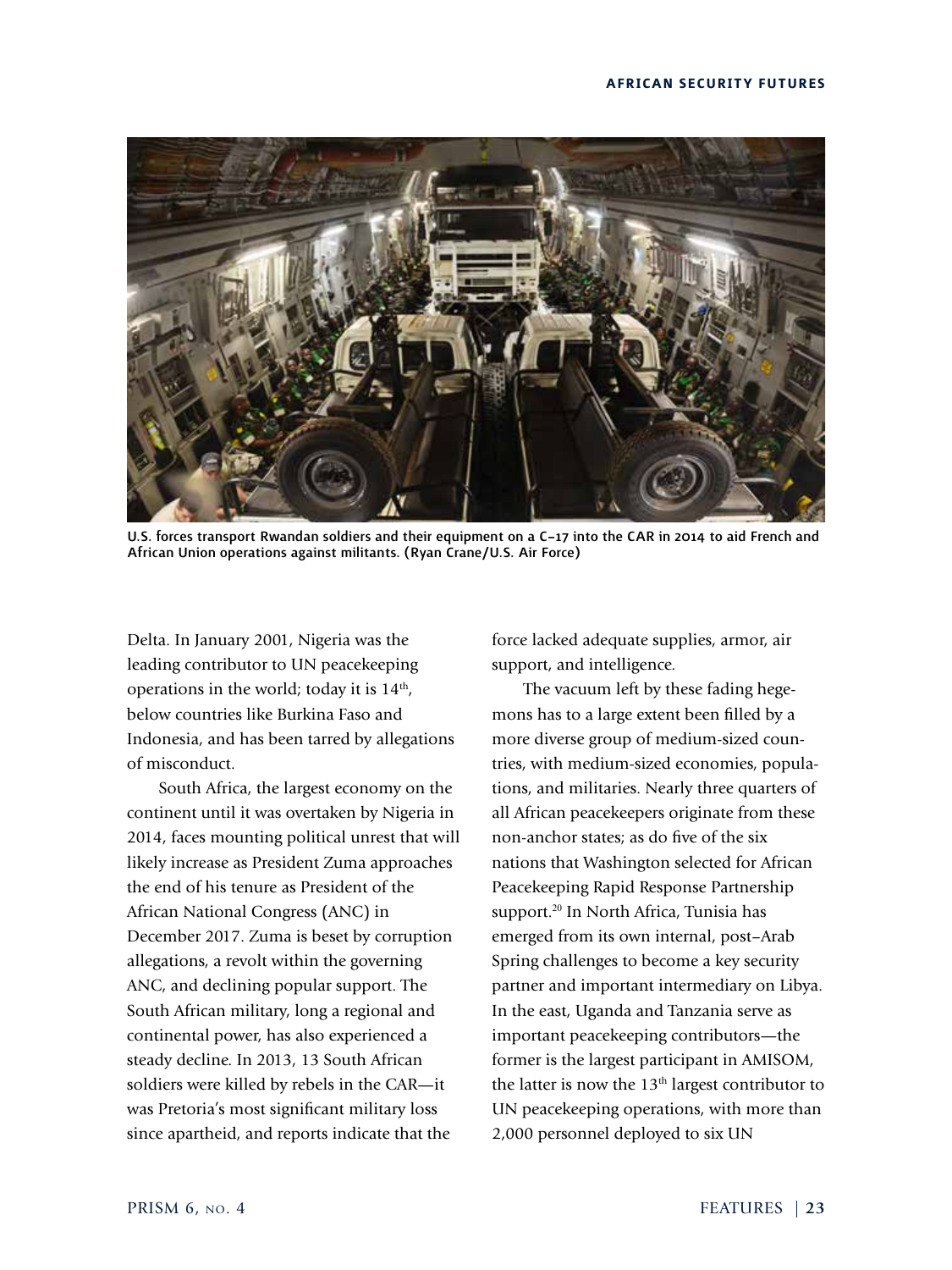missions. In central and southern Africa, Rwanda has a strong economy and wellregarded military, while countries like Namibia and Zambia are experiencing some of the strongest economic growth in the world.

In West Africa, the trend toward multipolarity is most apparent. Faced with the transnational threat emanating from their far wealthier neighbor (Nigeria's GDP is nearly ten times larger than the combined GDP of the countries that it borders), Lake Chad Basin countries Cameroon, Chad, and Niger have mustered limited resources to contain

*The cross-border nature of terrorist, trafficking, and other threats and the desire for efficiencies highlights the potential for an internationalist approach on the continent that stresses engagement with alliances such as the African Union (AU) and regional groupings like the Economic Community of West African States, Southern African Development Community, and others.*

Boko Haram. Peacekeeping stalwarts Ghana and Senegal maintain strong contributions to the UN, with more than 6,500 currently deployed to a dozen missions. Meanwhile, countries like Burkina Faso and Côte d'Ivoire continue a tenuous recovery from recent political uncertainties, bolstered by strong 2016 economic growth rates of 5.2 and 8 percent, respectively.

Given the globalized nature of the current African threat environment, the overall importance of state-to-state

engagement—whether with anchor states or otherwise—is likely to continue its downward trajectory. The cross-border nature of terrorist, trafficking, and other threats and the desire for efficiencies highlights the potential for an internationalist approach on the continent that stresses engagement with alliances such as the African Union (AU) and regional groupings like the Economic Community of West African States, Southern African Development Community, and others. The 2014 U.S. Quadrennial Defense Review observes that "multilateral peace operations under the aegis of the United Nations, African Union, and sub-regional organizations are playing an increasingly prominent role in maintaining and restoring international security, including through prevention and mitigation of mass atrocities in threat environments that previously would have deterred multilateral action."<sup>21</sup> A host of peacekeeping training centers has been established on the continent and the AU has deployed forces to Burundi (2003), Darfur (2007–), and Somalia (2007–); while such missions have been far from ideal, they nonetheless represent a potential multinational African solution to the continent's problems. Similarly, support to planned regional AU standby brigades could improve response time, lessen the peacekeeping burden of non-African nations, and increase interaction between the continent's forces. Regional civilian cooperation, such as that provided at Botswana's International Law Enforcement Academy also promises to improve multinational security efforts.

While multinational responses and partnerships have made steady gains in recent years, there is also an emerging trend toward engagement at the sub-national level. As Europeans engage with the governments of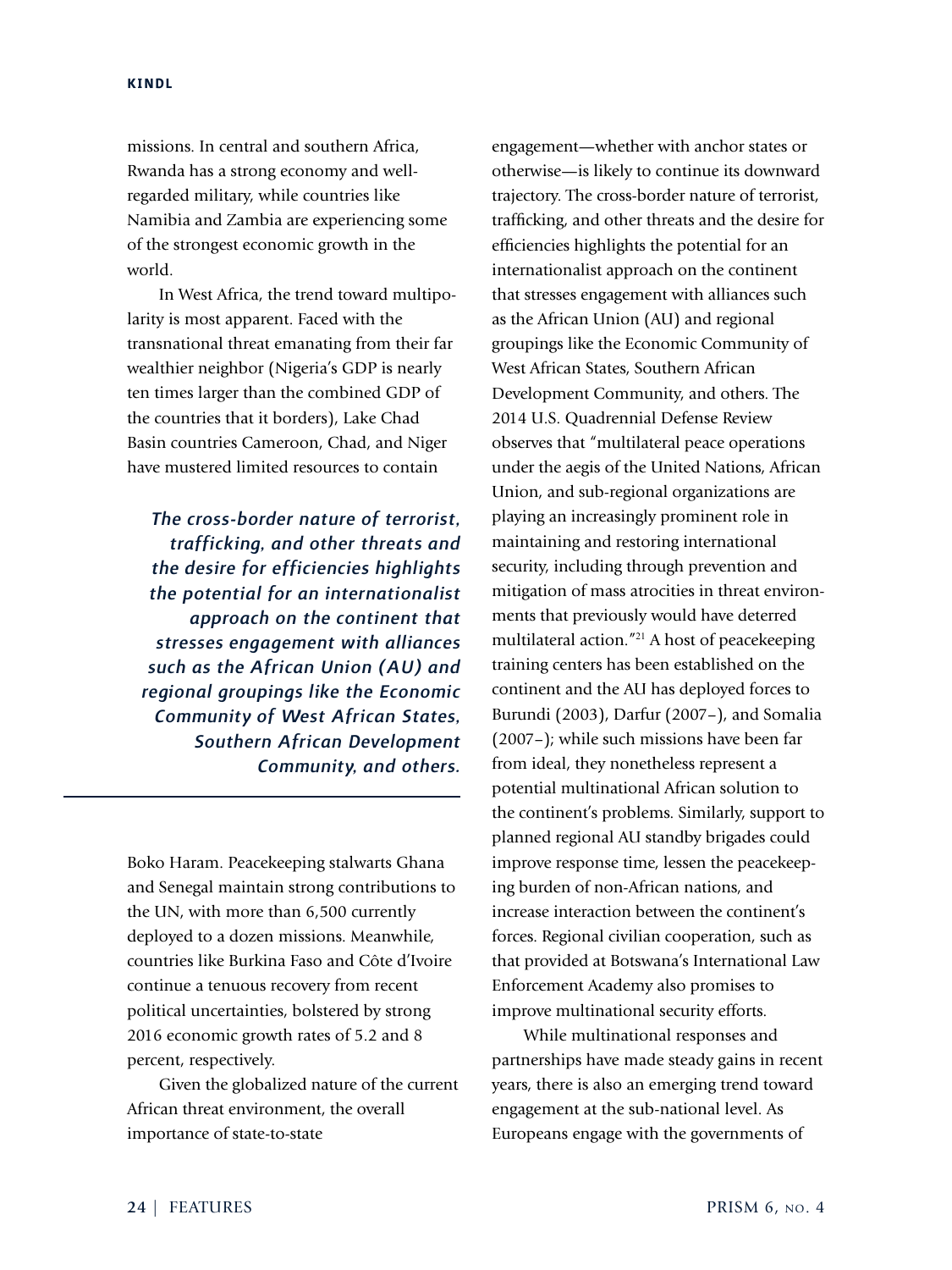Scotland and Catalonia, and Americans turn to their state capitol before Washington, so too do many Africans look to the closer and more familiar center of power. This course of action has been practiced most notably in Somalia, where the semiautonomous administrations of Somaliland and Puntland exert greater control of their regions than the Mogadishu-based Federal Government. In Libya, international actors have balanced engagement with the UN-brokered, Tripolibased Government of National Accord and the militarily-stronger eastern-based House of Representatives. Below the regional level, as anchors weaken, their economic capitals— Lagos, Addis Ababa, Johannesburg, and Nairobi—are expected to see steady economic growth and infrastructure improvements. These and other African "city-states" are likely to become more autonomous in their interactions with foreign governments and the private sector, standing as cosmopolitan development models even as the country around them remains undergoverned and underresourced.

# Broadening External Engagement

The increasing dynamism and complexity of the threat environment and partner engagement in Africa is paralleled by the third challenge facing the Africa policy community—the growing number of international actors that have prioritized the continent in their diplomatic, economic, and military outreach. A decade of remarkable economic growth and relative peace, coupled with the continent's prime geostrategic location, has drawn interest from emerging powers outside of Europe searching for resources, markets, and allies. This has reduced the leverage of any one state, including the United States,

and has in many circumstances shifted international engagement from a seller's to a buyer's market, fostering a more self-confident Africa with leaders diversifying their outreach portfolios beyond established partners.

The legacy of the past two centuries has meant that the former colonial powers and the United States were the primary external influencers in the region. These ties differ from nation to nation but generally remain strong, with 28 African nations represented in the Organisation Internationale de la Francophonie, 18 in The Commonwealth, and six in the Community of Portuguese Language Countries. Nonetheless, the

*While engagement from India and Brazil represents the expansion of longestablished partnerships, the dramatic uptick in interest from majority-Muslim nations—to include Turkey and several Gulf States—will have a profound impact on Africa's security and economic environment for years to come.*

Euro–American monopoly on influence has dissipated during the past decade, and will likely continue to do so in the coming years.

China was among the first new powers to recognize Africa's potential and, while much has already been written about Sino–African relations, the relationship continues to evolve. China overtook the United States as Africa's leading trading partner in 2009, and its trade with the continent topped \$200 billion in 2013. While initially focused on access to raw materials, Beijing's economic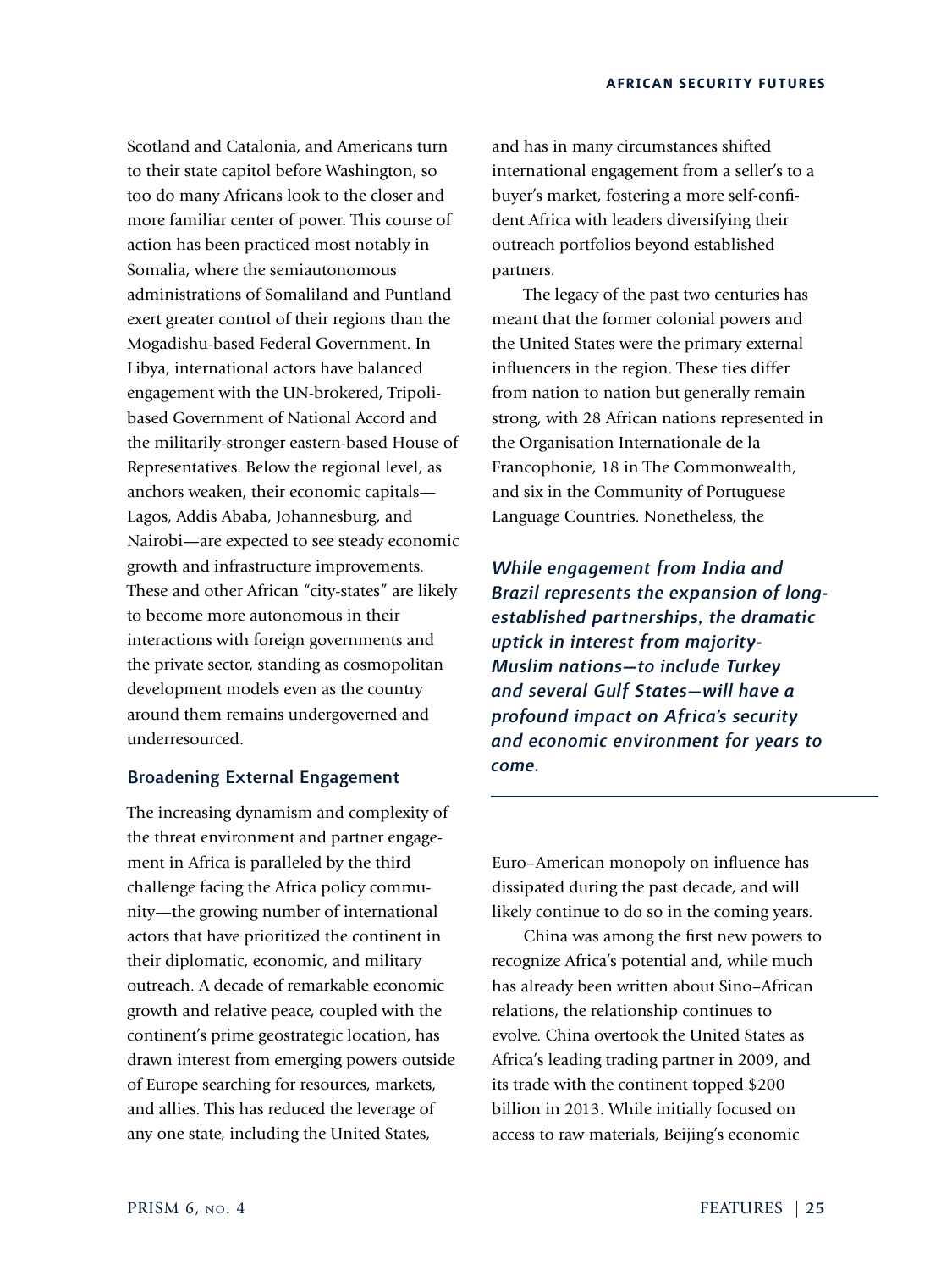engagement has matured in recent years today, more than half of China's foreign direct investment is outside of commodities; including services, banking, construction, and manufacturing.<sup>22</sup> Beijing's security interests on the continent have also shifted. While it remains a key no-strings-attached arms supplier to Africa, Beijing has also taken a more hands-on approach to defense engagement. More than 2,200 of China's 2,600 personnel on UN peacekeeping missions are stationed on the continent, including its first-ever peacekeeping infantry battalion in South Sudan. In 2008, China deployed its first warships to antipiracy patrols off the Horn of Africa. Beijing is also building its first overseas military outpost in Djibouti, approximately eight miles from Camp Lemonnier, the only permanent U.S. military base in Africa. While the Sino–African relationship continues to evolve, it is not without its challenges. Critics have highlighted Beijing's focus on elite-to-elite engagement, its lack of commitment to building vocational skills among African employees, and the poor quality of the goods that it imports—in the DRC, Lingala speakers coined the adjective *nguanzu*, derived from the Chinese city of Guangzhou, to mean "unreliable" or "flimsy."<sup>23</sup>

Following in China's footsteps—and learning from its missteps—India and Brazil continue to deepen their engagement. India has dramatically increased its trade ties with the continent, from \$1 billion in 1995 to \$75 billion two decades later.<sup>24</sup> New Delhi's investment in the India–Africa Forum Summit, held for the first time in 2008 and again in 2011 and 2015, underscores India's commitment to enhancing business ties with the continent and was reinforced by Prime

Minister Modi's visit last year to East Africa his first to the African mainland. While maintaining an interest in oil and gas concerns, India has also pursued a softer power approach—the so-called "pro-people model"—that prioritizes education, healthcare, and smaller-scale economic development projects. Leveraging large ethnic Indian communities in East and Southern Africa, Indo–African economic interaction has largely been driven by the private sector. In the security realm, India has focused its defense ties on the same regions, prioritizing Indian Ocean security and UN peacekeeping support.

Home to the largest African population outside of the continent, Brazil has taken advantage of its proximity to West Africa and ties to Lusophone African nations to expand its outreach. With economic engagement focused on mining, oil, gas, and infrastructure projects, trade has increased from \$4 billion in 2000 to \$28.5 billion in 2013.<sup>25</sup> Like India, Brazil has prioritized vocational development and knowledge sharing and the more than 500 Brazilian companies that have set up a presence in various African countries seek to utilize local workers. This partner-focused engagement, coupled with the influence of Brazilian media in Portuguese-speaking Africa, has earned Brasilia considerable goodwill—it now has 37 embassies on the continent, and 33 African nations have embassies in Brazil.

While engagement from India and Brazil represents the expansion of long-established partnerships, the dramatic uptick in interest from majority-Muslim nations—to include Turkey and several Gulf States—will have a profound impact on Africa's security and economic environment for years to come. Generally speaking, these nations are less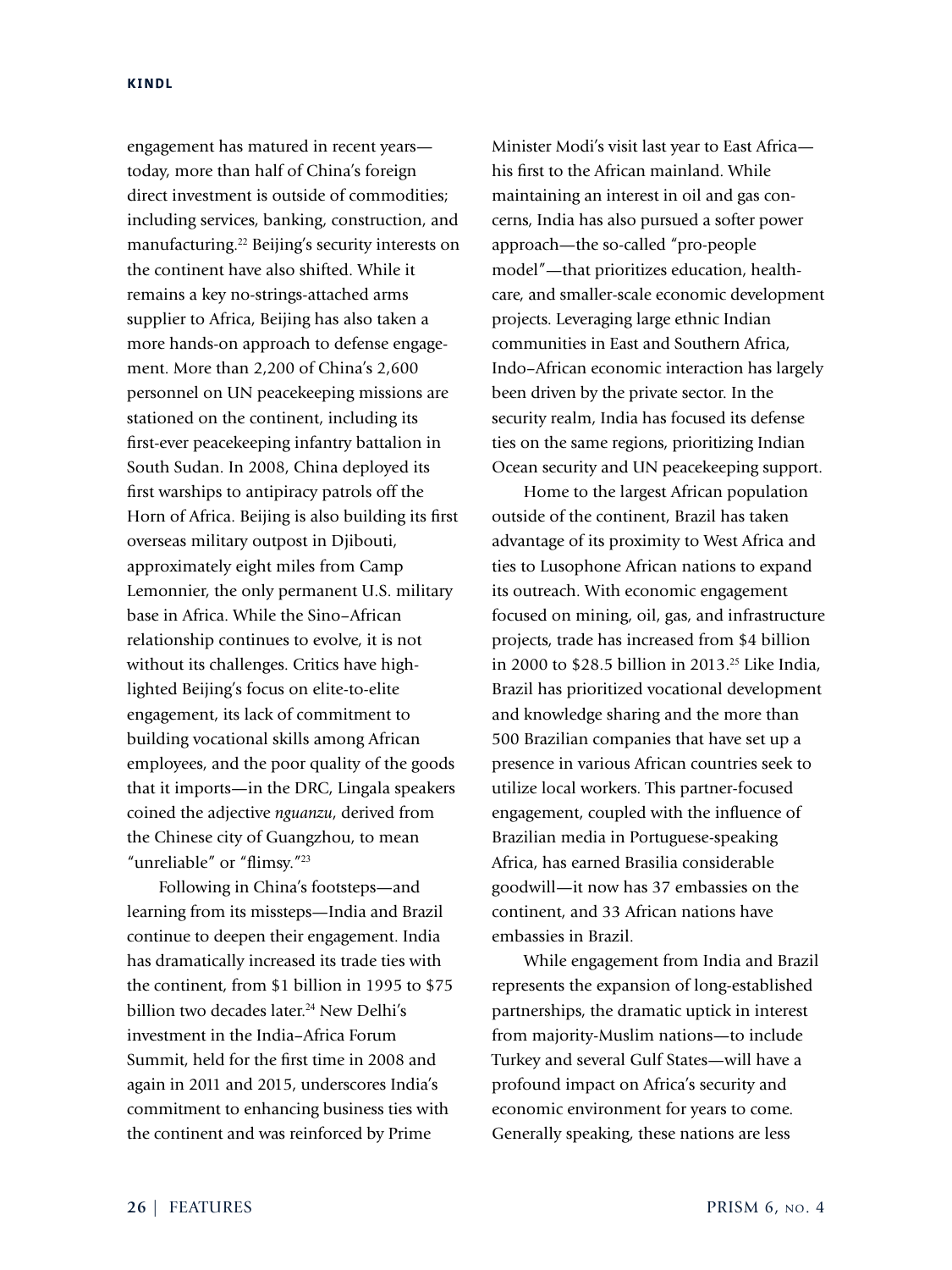

A young boy receives a box of food from a UAE Red Crescent employee at a distribution center in Somalia in August 2013. The UAE Red Crescent gave out food to more than 5,000 internally displaced persons aided in part by AMISOM forces. (Tobin Jones/AMISOM)

focused on resource extraction; instead, they have prioritized the development of markets, security assistance, and diplomatic engagement.

Turkey has considerably increased its diplomatic, economic, and security engagements on the continent, and has more than doubled its number of embassies in Africa. Ankara provides extensive assistance to Somalia in particular; it has donated hundreds of millions of dollars, signed a military training agreement with the Somali government in 2012, and in July of last year opened its largest embassy in the world in Mogadishu. Turkey has maintained a longstanding commitment to antipiracy patrols off the coast of Somalia and, in May 2009, a Turkish

admiral became the first non-American to command the multinational Combined Task Force–151 in the Gulf of Aden.

The United Arab Emirates (UAE) and Saudi Arabia have also focused on East Africa, primarily as a springboard for counter-Houthi operations in Yemen. Since 2015, they have based thousands of troops, with aircraft and naval vessels, at the Eritrean port of Assab, upgrading the facility to a modern expeditionary airbase, deep-water port, and training installation supporting coalition operations in Yemen. Emirati forces have also trained Somali troops, and the UAE has made significant commercial investments in East Africa and the Indian Ocean island states. Dubai Ports World operates facilities in five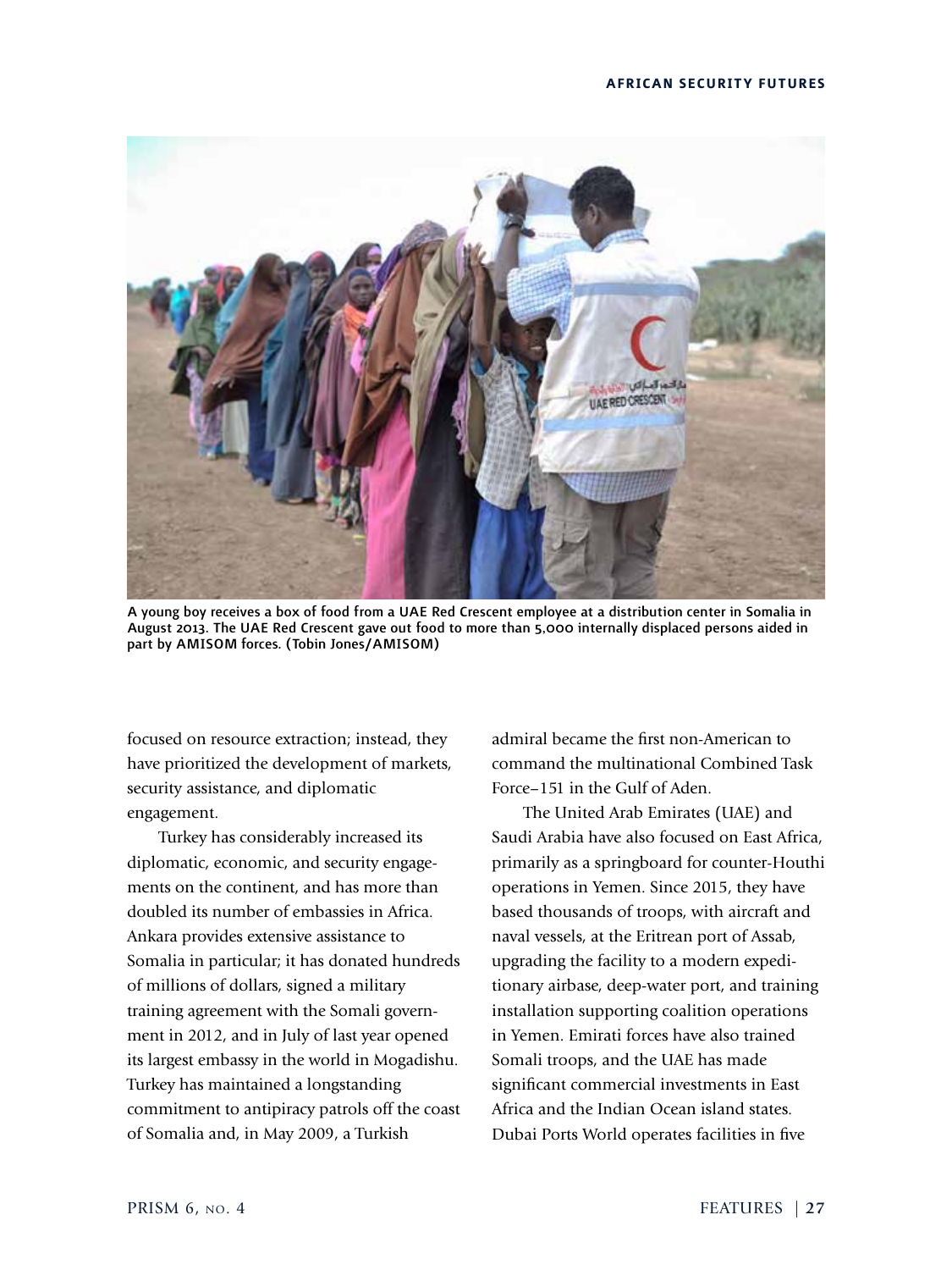African countries and, in May of last year, won a 30-year contract to manage the port of Berbera, Somaliland and expand it into a regional logistics hub with a possible UAE naval presence. Meanwhile, Riyadh is working to secure basing access in Djibouti and has taken a leadership role in Yemen operations.

Gulf State engagement will continue to shape events in North Africa as well. Emirati security engagement in Libya has steadily increased since the fall of Qadhafi, with Abu Dhabi focusing its military assistance—to include advisory support, light attack aircraft and UAVs—on the eastern-based House of Representatives government and its Libyan National Army.<sup>26</sup> The Emirates' Gulf rivals, the Qataris, have focused their support on western Libya; the Qataris have also increased their influence continent-wide via the Doha-based al-Jazeera.

A final external actor, and one that is poised to become an ever-more significant external actor for Africa, is the diaspora. More than 15 million African migrants currently live in Europe, North America, and Asia. These individuals annually send home \$65 billion in officially-recorded remittances (and likely much more informally)—the largest source of external capital flows into Africa. Leveraging their economic influence and improved communications links to home nations, these individuals will likely play a greater role in lobbying their host governments, supporting political movements on the continent, and investing in economic growth in their countries of origin.

# Novel Approaches for a Complex Environment

A new threat landscape, new partnership paradigms, and new international players in Africa demand innovative policy approaches that can translate modest investment into lasting positive effects. A proactive effort that leverages all instruments of national power from military engagement and diplomatic outreach to NGO support and private sector investment—and shares the burden with international partners is necessary to seize the opportunities and meet the challenges posed by today's Africa. This comprehensive "whole- of-nation" approach calls for new efforts at the individual level, within the U.S. national security apparatus, and beyond.

## *Use Expertise as a Force Multiplier*

At the individual level, this entails fostering greater Africa expertise in the civil service, military, and private/non-governmental sector. Africa is likely to remain the quintessential "economy of force" mission but, as one scholar notes, "a light footprint cannot be synonymous with insufficient local knowledge."<sup>27</sup> The number of African Studies programs at U.S. universities falls well behind those that concentrate on the Middle East, Europe, Asia, and Latin America. Focused hiring from these departments and, ideally, an expansion in the number of these programs would promote greater depth of experience and cultural understanding. In the U.S. military, while the standup of AFRICOM represents a strong commitment to Africa, an increase in the number of Foreign Area Officers—particularly outside of the Army, which has already invested considerably in developing Africanists—would provide greater continuity and understanding of the human terrain. An "Africa Hands" program, modeled after similar U.S. military efforts to enhance cultural expertise in Afghanistan– Pakistan and the Asia–Pacific region, could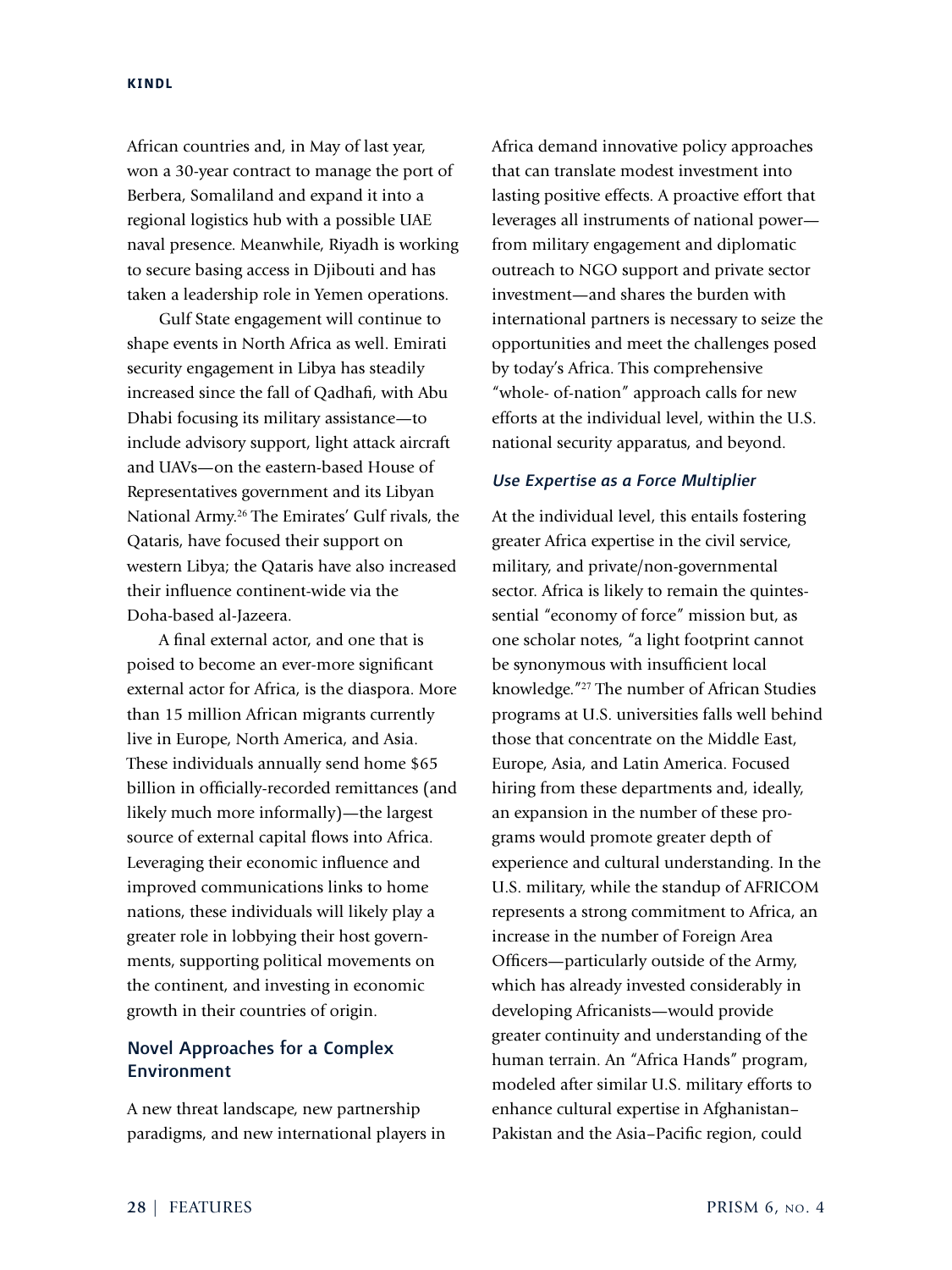support this endeavor. Throughout the government, official encouragement of French, Arabic, Somali, Swahili, and other basic language skills would facilitate the cultural expertise necessary for positive engagement. On the ground, leaders should encourage longer tour lengths and repeat deployments to build skills and relationships; avoiding a dynamic in which frequent turnover ensures a loss of institutional and cultural knowledge.

# *Understand that Security Solutions are not Always Military Solutions*

As the shifting nature of the African threat environment demands a holistic U.S. Government response, so too does it demand an approach that takes into account the full range of African security services. Currently, U.S. security assistance is heavily weighted toward the continent's military forces. Addressing a new era of challenges, however, "means balancing emphasis on professionalizing Africa's military forces with an equally serious long-term commitment to modernizing law enforcement, civilian intelligence, and border security agencies."<sup>28</sup> The continent presently has the lowest per capita ratio of police officers (only 180 per 100,000 citizens) and judges of any region in the world, and these professions are often direly underresourced and vulnerable to corruption according to Transparency International, the police are perceived as the single most corrupt institution in Africa and are the most often bribed, followed by the judiciary.<sup>29</sup> The Security Governance Initiative, a joint endeavor between several U.S. government departments and six African partner nations, offers a promising template for such engagement—SGI programs focus on building the

institutional capacity of both civilian and military institutions, increasing security and rule of law.<sup>30</sup>

# *Recognize That "One Pole Cannot Support a House"*

Looking more broadly, the increased complexity of African security issues demands an approach that pays heed to the Swahili proverb *kijiti kimoja hakisimamishi jingo*, or "one pole cannot support a house." Within the government and beyond, interagency leaders must synchronize and more clearly delineate U.S. priorities and realistic longterm objectives on the continent, aligning ends with limited means and ensuring that the many "poles" at their disposal—to include government agencies, the private sector, and international partners—are leveraged to their greatest effect. U.S. security engagement with Africa remains, according to Ambassador William Bellamy, "a fragmented mosaic of loosely connected initiatives covering many countries and addressing many diverse issues in a generally superficial fashion."<sup>31</sup> The current emphasis on year-to-year funding with a country-by-country focus does not reflect the complexity on the ground; multiyear funding with a regional focus is required for more coordinated and strategic solutions. Additionally, allied partners need to be brought more closely into the policymaking process—as another former ambassador, Princeton Lyman, argues, "Given the scope of Africa's problems, mobilizing the maximum amount of cooperation from all external actors would be in the U.S. interest."<sup>32</sup>

## Conclusion

Nearly two and a half millennia ago, Aristotle observed that "there is always something new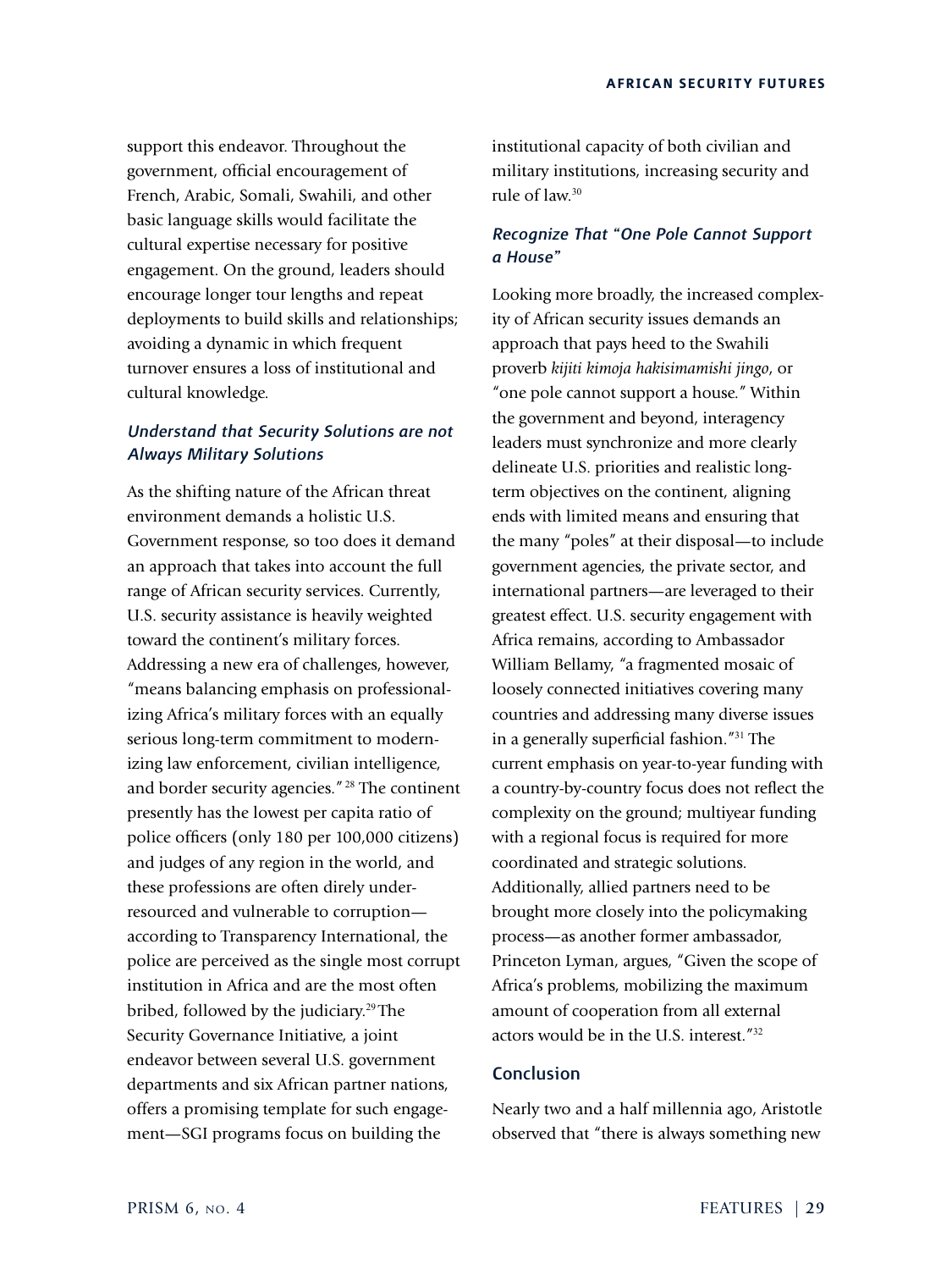coming out of Africa." These words remain resonant today, with new and more diverse threats, partners, and external actors all adding to the complexity of the African security environment and complicating U.S. policy responses. By building a base of expertise on the region, diversifying security engagement, and leveraging all of the foreign policy tools at its disposal, Washington will be postured to meet the challenges and seize the opportunities presented by a dynamic Africa, in this Administration and beyond. **PRISM**

## **Notes**

<sup>1</sup> Nicholas van de Walle, "U.S. Policy Towards Africa: The Bush Legacy and the Obama Administration," *African Affairs* 109, no. 434 (2010), 1-2.

<sup>2</sup> DOD Office of Security Affairs, *United States Security Strategy for sub-Saharan Africa* (Washington, DC: Department of Defense, August 1995), 3.

<sup>3</sup> Van de Walle, "U.S. Policy Towards Africa," 5. By 2008, the State Department's vacancy rate in Africa posts was approximately 30 percent.

<sup>4</sup> McKinsey Global Institute, *Lions on the Move: The Progress and Potential of African Economies* (MGI: 2010), 22.

<sup>5</sup> Monty G. Marshall, *Conflict Trends in Africa, 1946-2004: A Macro-Comparative Perspective*, (London, UK: DfID, 2005), Annex 2b, 1-7.

<sup>6</sup> Patrick McGowan, "Africa's Military Coups d'état, 1956-2001: Frequency, Trends, and Distribution," *Journal of Modern African Studies* 41, No. 3 (2003), 355.

<sup>7</sup>Robert Muggah, *Armed Violence in Africa: Reflections on the Costs of Crime and Conflict* (Geneva: United Nations Development Programme, 2007). Casualty rates are difficult to ascertain with any certainty; particularly with regard to Central Africa. Many scholars consider the 1994 Rwandan genocide, in which an estimated 800,000 were killed, as part of the central African war, and its toll is included in casualty estimates.

<sup>8</sup>Chester A. Crocker, "Conclusion," in Cooke and Morrison, eds. *U.S. Africa Policy Beyond the Bush Years*, (Washington, DC: The CSIS Press, 2009), 205.

<sup>9</sup> Andre Le Sage, "Africa's Irregular Security Threats: Challenges for U.S. Engagement," *NDU/INSS Strategic Forum,* No. 255 (May 2010), 1.

<sup>10</sup> Jakkie Cilliers, Barry Hughes, and Jonathan Moyer, *African Futures 2050* (Pretoria, South Africa: Institute for Security Studies, 2011), 15.

<sup>11</sup> Elizabeth Leahy, et al., *The Shape of Things to Come: Why Age Structure Matters to a Safer, More Equitable World* (Washington, DC: Population Action International, 2007), 24.

<sup>12</sup> United Nations High Commissioner for Refugees, "Bureau for Europe Weekly Report," 6 January 2017, available at <http://data.unhcr.org/mediterranean/regional. php>. The countries are Nigeria (21%), Eritrea (11%), Guinea (7%), Côte d'Ivoire (7%), Gambia (7%), Senegal (6%), Mali (6%), Sudan (5%), and Somalia (4%).

<sup>13</sup> EUROPOL, *Migrant Smuggling in the EU* (The Hague: Europol, 2016), 2.

<sup>14</sup> Reuters, "Germany says time for African 'Marshall Plan'," Reuters, 11 November 2016.

<sup>15</sup> Jérôme Chenal, "Habitat III: What is the Agenda for African Cities?" in Sy, ed. *Foresight Africa: Top*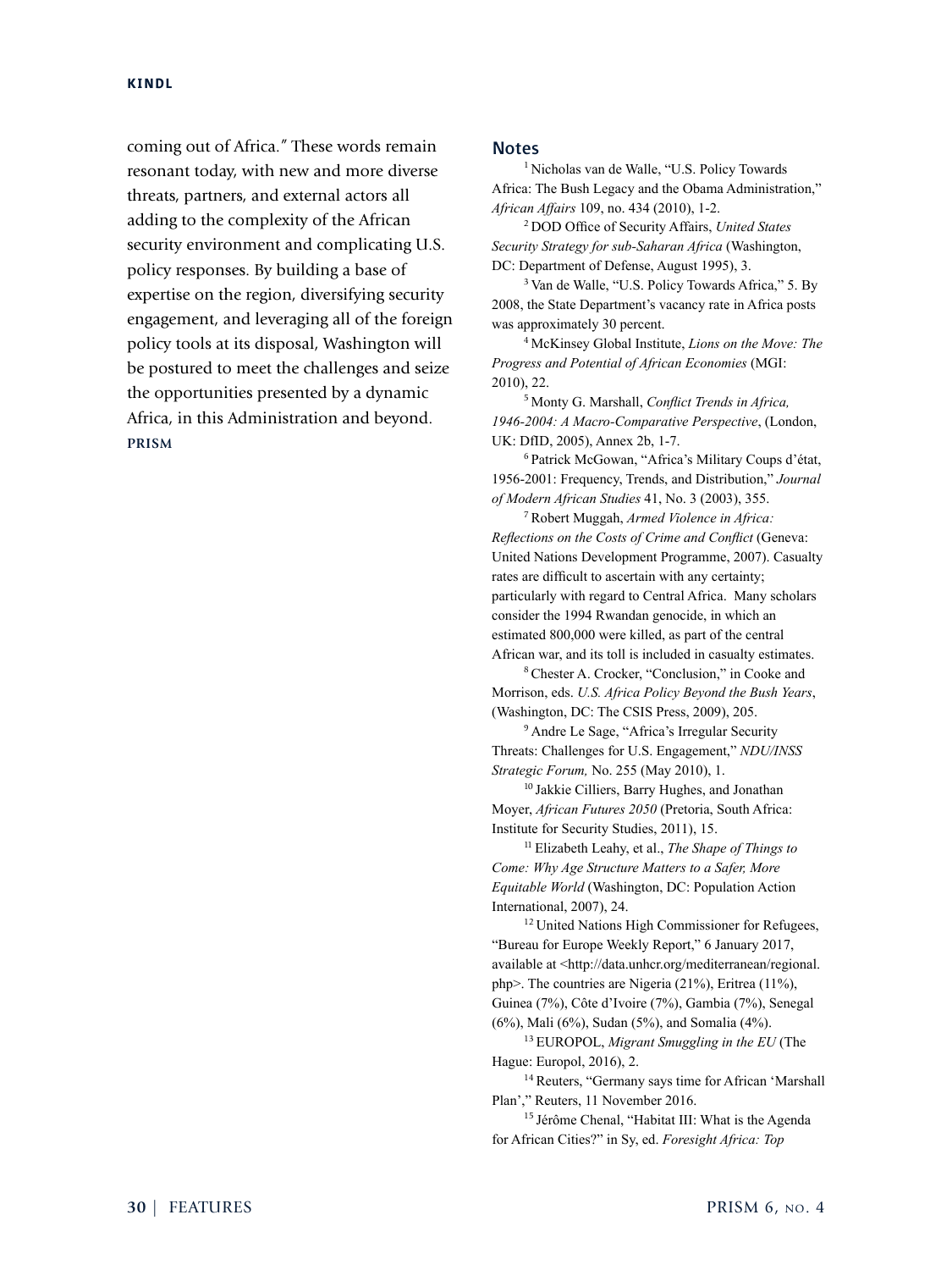*Priorities for the Continent in 2016* (Washington, DC: Africa Growth Initiative at Brookings, 2016), 64.

<sup>16</sup> United Kingdom Ministry of Defence, *Regional Survey: Africa out to* 2045 (London: MOD Strategic Trends Programme, 2016), 63; David Smith, "Internet Use on Mobile Phones in Africa Predicted to Increase 20-fold," *The Guardian,* 5 June 2014.

<sup>17</sup> Tom Cargill, *Our Common Strategic Interests: Africa's Role in the Post–G8 World* (London, UK: Chatham House, 2010), 21.

<sup>18</sup> The Fund for Peace, "Fragile States Index 2016," available at <http://fsi.fundforpeace.org/rankings-2016>, accessed 14 January 2016.

<sup>19</sup> International Monetary Fund, *World Economic Outlook, October 2016; Subdued Demand: Symptoms and Remedies* (Washington, DC: IMF, 2016), 2.

<sup>20</sup> Senegal, Ghana, Rwanda, Tanzania, and Uganda. Ethiopia is the sole "anchor state" represented among APRRP partner nations.

<sup>21</sup> U.S. Department of Defense, *Quadrennial Defense Review 2014* (Washington, DC: DOD, 2014), 5.

<sup>22</sup> Makhtar Diop, et al., "Africa Still Poised to Become the Next Great Investment Destination," The World Bank, 30 June 2015.

<sup>23</sup> David Van Reybrouck, *Congo: The Epic History of a People*, (New York, NY: Ecco, 2014).

<sup>24</sup> UN Economic Commission for Africa, *Africa-India: Facts and Figures 2015* (Addis Ababa: UNECA, 2015), iii.

<sup>25</sup>Robert. Muggah and Nathan Thompson, "What is Brazil Really Doing in Africa?" *The Huffington* Post, 6 March 2015.

<sup>26</sup> Jeremy Binnie, "UAE's Forward Operating Base in Libya Revealed," *Jane's Defence Weekly,* 28 October 2016.

<sup>27</sup> Hilary Matfess, "Africa," in *Charting a Course: Strategic Choices for a New Administration* (Washington, DC: National Defense University Press, 2016), 298.

<sup>28</sup> Le Sage, "Africa's Irregular Security Threats," 1. <sup>29</sup> William Bellamy, "Making Better Sense of U.S.

Security Engagement in Africa," in Cooke and Morrison, eds. *U.S. Africa Policy Beyond the Bush Years* (Washington, DC: The CSIS Press, 2009), 19; Transparency International and Afrobarometer *People and Corruption: Africa Survey 2015* (Berlin: Transparency International, 2015), 3.

<sup>30</sup> The White House, "Factsheet: Security Governance Initiative," available at <https://www. whitehouse.gov/the-press-office/2014/08/06/fact-sheetsecurity-governance-initiative>, accessed 20 January 2017. Participating U.S. government entities include the Departments of State, Defense, Justice, and Homeland

Security; along with the U.S. Agency for International Development. The African partner nations are Ghana, Kenya, Mali, Niger, Nigeria, and Tunisia.

<sup>31</sup> Bellamy, "Making Better Sense of U.S. Security Engagement in Africa," 26.

<sup>32</sup> Princeton N. Lyman, "Africa in U.S. Foreign Policy," in Richmond M. Lloyd, ed., *American Foreign Policy: Regional Perspectives 2009* (Newport, RI: U.S. Naval War College, 2009), 256–7.